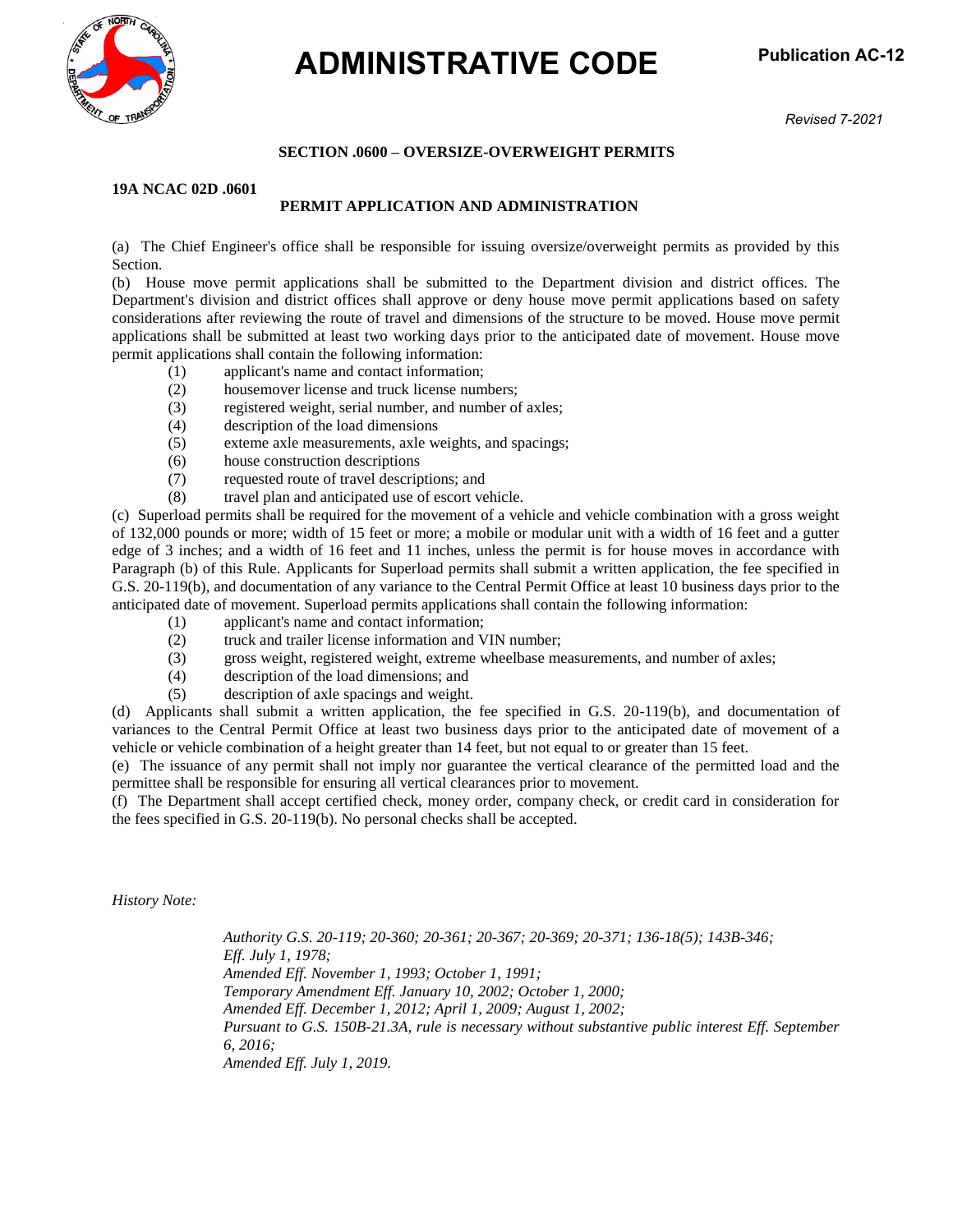### **19A NCAC 02D .0602 PERMITS – ISSUANCE REQUIREMENTS**

- (a) The following are general issuance requirements for oversize/overweight permits.
	- (1) Permits shall be issued by the Department. The maximum weight permitted on a designated route shall be determined by the bridge capacity of the bridges to be crossed during movement. Movements exceeding weight limits for highways or bridge structures shall be denied if considered by the Department to be unsafe or if the movement may cause damage to the highway or bridge structures. If the Department determines that the permitted movement may cause damage to the highway, bridge structures, or any other State property, the permittee shall be required to obtain a surety bond to cover the estimated cost of damages. A permit issued by the Department shall not be valid for travel over municipal streets, defined as streets or highways not maintained by the State of North Carolina.
	- (2) Prior to applying for an oversize/overweight permit, the applicant shall be responsible for reducing and loading the item, commodity, or combinations thereof to the least possible dimensions and weight. Permits may be issued in accordance with this Section for movements of items or commodities that cannot be loaded, divided, dismantled, or disassembled to meet legal requirements.
	- (3) One item or commodity shall qualify for overweight considerations. Multiple items or commodities shall not qualify for an overweight permit.
	- (4) One item or commodity or multiple items or commodities loaded in-line shall qualify for overwidth considerations. If loaded side-by-side, multiple items or commodities shall not exceed eight feet, six inches in width.
	- (5) One item or commodity of continuous length shall qualify for overlength considerations. The maximum length for a vehicle or vehicle combination shall be 105 feet. Approval may be given by the Central Permit Office for permitted loads in excess of 105 feet after review of the geographic route of travel, consideration of local construction projects, and evaluation of the other dimensions of the load.
	- (6) One item or commodity shall qualify for overheight considerations. If piled or stacked, multiple items or commodities shall not exceed 13 feet, 6 inches.
- (b) Annual Trip Permits
	- (1) Annual permits shall be valid for 12 months from the effective date of the permit. Annual trip permits shall require an escort for vehicle and vehicle combinations that exceed 12 feet in width.
	- (2) Annual permits may be issued for unlimited movement on all North Carolina highways, as permitted by the posted road and bridge limits, and without the requirement of an escort for the following:
		- (A) vehicle and vehicle combinations transporting non-divisible commodities;
		- (B) vehicle and vehicle combinations transporting a non-divisible commodity with a minimum extreme wheelbase of 51 feet;
		- (C) self-propelled equipment with four or five axles; and
		- (D) non-property hauling vehicles with permanently attached equipment, a minimum wheel base of 30 feet, the capability of traveling at highway speeds of 45 miles per hour, the operational purpose of traveling to and from a non-highway job, and a special mobile equipment license issued by the Division of Motor Vehicles.
	- (3) Dimensions for vehicle and vehicle combination permits issued pursuant to Subparagraph 2 of this Paragraph shall not exceed:
		- (A) a width of 12 feet;
		- (B) a height of 13 feet, 6 inches; and
		- (C) a length of 105 feet.
		- (D) Part (2)(A) within this Paragraph shall not exceed the length as set forth in G.S. 20- 115.1(b) and G.S. 20-116(e), and gross weights and axle weights as set forth in G.S. 20- 118(b)(1)(2)(3).
		- (E) Parts (2)(B), (C), and (D) within this Paragraph shall not exceed a gross weight of 90,000 pounds, and axle weights of 20,000 pounds for steer axle, 25,000 pounds for single axle, 50,000 pounds for tandem axle, 60,000 pounds for tridem axle, and 68,000 pounds for axle groupings of four or more.
	- (4) Annual permits may be issued for unlimited movement on all North Carolina highways, as permitted by the posted road and bridge limits, and with the requirement of an escort for vehicles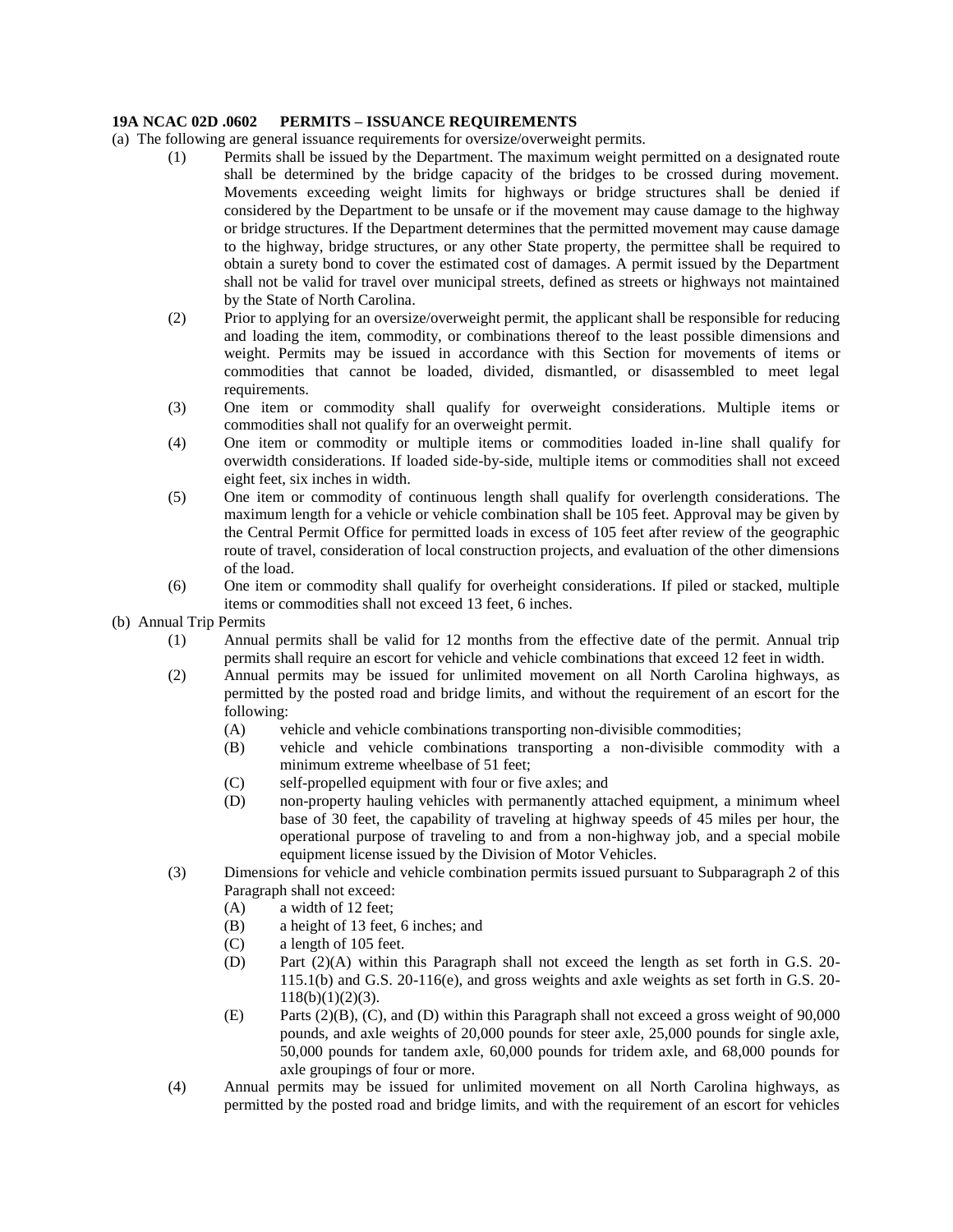and vehicle combinations transporting farm equipment. Dimensions for vehicle and vehicle combination permits issued pursuant to this Subparagraph shall not exceed:

- (A) a width of 14 feet;
- (B) a height of 13 feet, 6 inches; and
- (C) a weight as set forth in G.S.  $20-118(b)(3)$ .
- (5) Annual permits may be issued with the requirement of an escort for mobile or modular homes if transported from a manufacturer to a North Carolina mobile or modular home dealership, or if transported from a North Carolina licensed mobile or modular home retail dealer to the transporter for the delivery of mobile or modular homes. Permitted mobile or modular homes shall be authorized to travel on designated routes approved by the Department considering construction work zones, highway lane widths, origin and destination, and other factors to ensure safe movement. Dimensions for vehicle and vehicle combination permits issued under this subparagraph shall not exceed:
	- (A) a width of 14 feet;
	- (B) a roof overhang of 12 inches, unless the unit width shall be 16 feet, in which case the gutter edge shall not exceed 3 inches;
	- (C) a height of 13 feet, 6 inches; and
	- (D) a weight as set forth in G.S.  $20-118(b)(3)$ .
- (c) Single Trip Permits
	- (1) Single trip permits shall be issued to the registered owner of the vehicle and valid for 10 calendar days for a single, one-way trip. Single trip permit applications shall include the exact origin, route, and exact destination, including applicable county and state road numbers and routes. A return trip shall only be considered for a single trip permit if the return trip is requested within the original permit application. No single trip permit shall be issued for a time period that exceeds 30 days.
	- (2) Single trip permits for vehicle and vehicle combinations with non-divisible overwidth loads are limited to a maximum width of 15 feet and the conditions specified in this Rule.
	- (3) Single trip permits shall not be restricted by overall length limitations, except the total combination length of mobile homes shall not exceed 105 feet.
	- (4) Single trip permits shall not authorize a vehicle or vehicle combination height in excess of the vertical clearances on the authorized route.
- (d) Non-divisible Loads
	- (1) The maximum single trip and annual permit weight allowed for a vehicle or vehicle combination, not including off-highway construction equipment, shall be:
		- (A) 20,000 pounds for steer axles;
		- (B) 25,000 pounds for single axles;
		- (C) 50,000 pounds for tandem axles;
		- (D) 60,000 pounds for tridem axles;
		- (E) 68,000 pounds for axle groupings of four or more; and
		- (F) an engineering study is required for axle groupings of five or more that exceed 68,000 pounds.
	- (2) The maximum single trip and annual permit gross weight allowed for a vehicle or vehicle combination, not including off-highway construction equipment, shall be:
		- (A) 70,000 pounds for a three-axle single vehicle;
		- (B) 90,000 pounds for a four-axle single vehicle;
		- (C) 94,500 pounds for a five-axle single vehicle;
		- (D) 112,000 pounds for a five-axle vehicle combination;
		- (E) 108,000 pounds for a six-axle single vehicle;
		- (F) 120,000 pounds for a six-axle vehicle combination;
		- (G) 122,000 pounds for a seven-axle single vehicle;
		- (H) 132,000 pounds for a seven-axle vehicle combination; and
		- (I) determined upon the completion of an engineering study for axle-vehicle combinations of 7 or more if their gross weight exceeds 132,000 pounds.
	- (3) The maximum permit weight allowed for self-propelled off-highway construction equipment with low pressure or low flotation tires shall be:
		- (A) 37,000 pounds for a single-axle vehicle; and
		- (B) 50,000 pounds for a tandem-axle vehicle;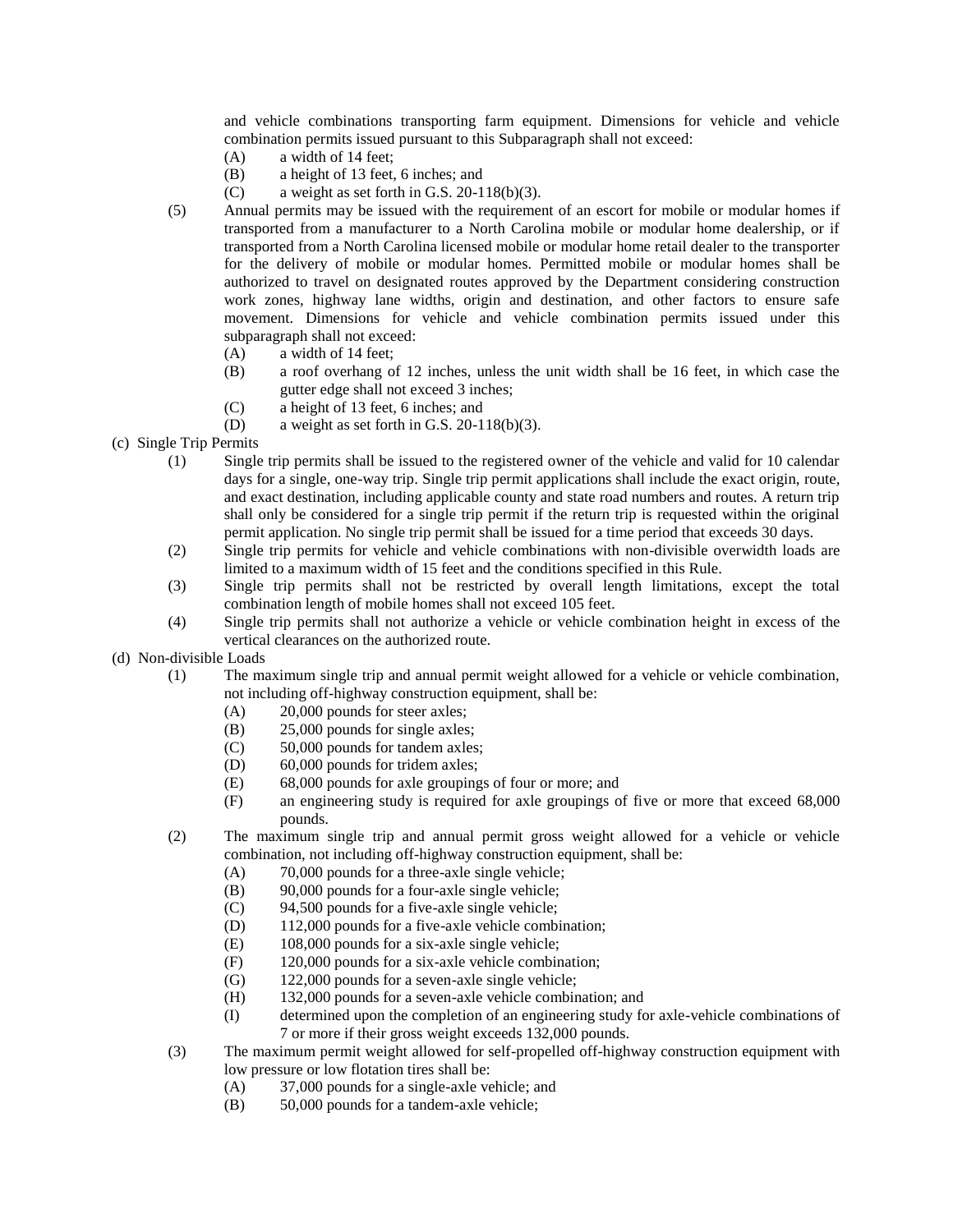- (4) The maximum permit gross weight allowed for self-propelled off-highway construction equipment with low pressure or low flotation tires shall be:
	- (A) 70,000 pounds for a two-axle single vehicle;
	- (B) 80,000 pounds for a three-axle single vehicle; and
	- (C) 90,000 pounds for a four-axle single vehicle.
- (5) An overweight permit with a specified route shall be available for a vehicle combination consisting of a power unit and trailer hauling a sealed ship container. No permit shall be issued in accordance with this Subparagraph unless the vehicle combination shall be:
	- (A) traveling to or from a designated seaport, whether in-state or out-of-state;
	- (B) transported by marine shipment;
	- (C) licensed for the maximum allowable weight for the 51-foot extreme wheelbase measurement as specified in G.S. 20-118;
	- (D) equal to or less than the maximum width, height, and length dimensions as specified in G.S. 20-116;
	- (E) a vehicle combination with at least five axles; and
	- (F) in possession of and able to furnish for inspection the documentation of the sealed commodity being transported.
- (e) Superload Permits
	- (1) Superload permits shall be available for vehicle or vehicle combinations with axles or axle groupings that exceed the weight limitations provided by this Rule, a gross weight that exceeds 132,000 pounds, or a maximum width in excess of 15 feet. The Chief Engineer or the Chief Engineer's designee may authorize the issuance of a superload permit after analysis of the proposed load and evaluation of the proposed route of travel.
	- (2) Superload permits shall be issued to the registered owner of the vehicle and valid for 10 calendar days for a single, one-way trip. Superload permit applications shall include the exact origin, route, and exact destination, including applicable county and state road numbers or routes. A separate permit application shall be required for return trips.
- (f) Houses
	- (1) Applications for permits to move buildings or structures in excess of 15 feet in width shall be made by a licensed housemover. Housemover license applications and supporting documentation are issued and renewed by the Central Permit Office. Please see 19A NCAC 02D .0601 for information on Housemover permits.
	- (2) An individual shall not be required to acquire a housemover license prior to applying for a permit if the power unit and building is owned by the permittee and the movement is from property individually owned by the permittee.
- (g) Mobile or Modular Homes
	- (1) Mobile or modular home units shall not exceed a length of 76 feet and the total vehicle combination length shall not exceed 105 feet.
	- (2) A 14-foot-wide mobile or modular home unit may be transported with a bay window, room extension, or porch if the protrusion does not extend beyond the maximum roof overhang of 12 inches or the total width of overhang on the applicable side of the home. An extender shall be placed on the front and rear of the mobile or modular home with a length to extend horizontally equal to but not beyond the outermost edge of the mobile or modular home's extension. The extenders shall have retro-reflective sheeting, sized at a minimum of 4 inches, that shall be Type III high intensity, encapsulated lens, or Type IV-high performance, prismatic, with alternating fluorescent yellow and black diagonal stripes that slope towards the outside of the home with a minimum area of 288 square inches. The bottom of the extenders shall be 6 feet to 8 feet above the road surface. The top of each extender shall have mounted a 5-inch, amber-colored, flashing beacon.
	- (3) The North Carolina licensed mobile or modular home retail dealer shall maintain records of all mobile or modular units moved by authority of an annual permit for a minimum of four years from the date of movement. The records shall be available for inspection and audit by any officer, employee, or contractor of the North Carolina Division of Motor Vehicles. Failure to comply with any requirement shall be grounds for denying, suspending, or revoking Manufacturer's License, Dealer's License, and any North Carolina oversize/overweight permit privileges.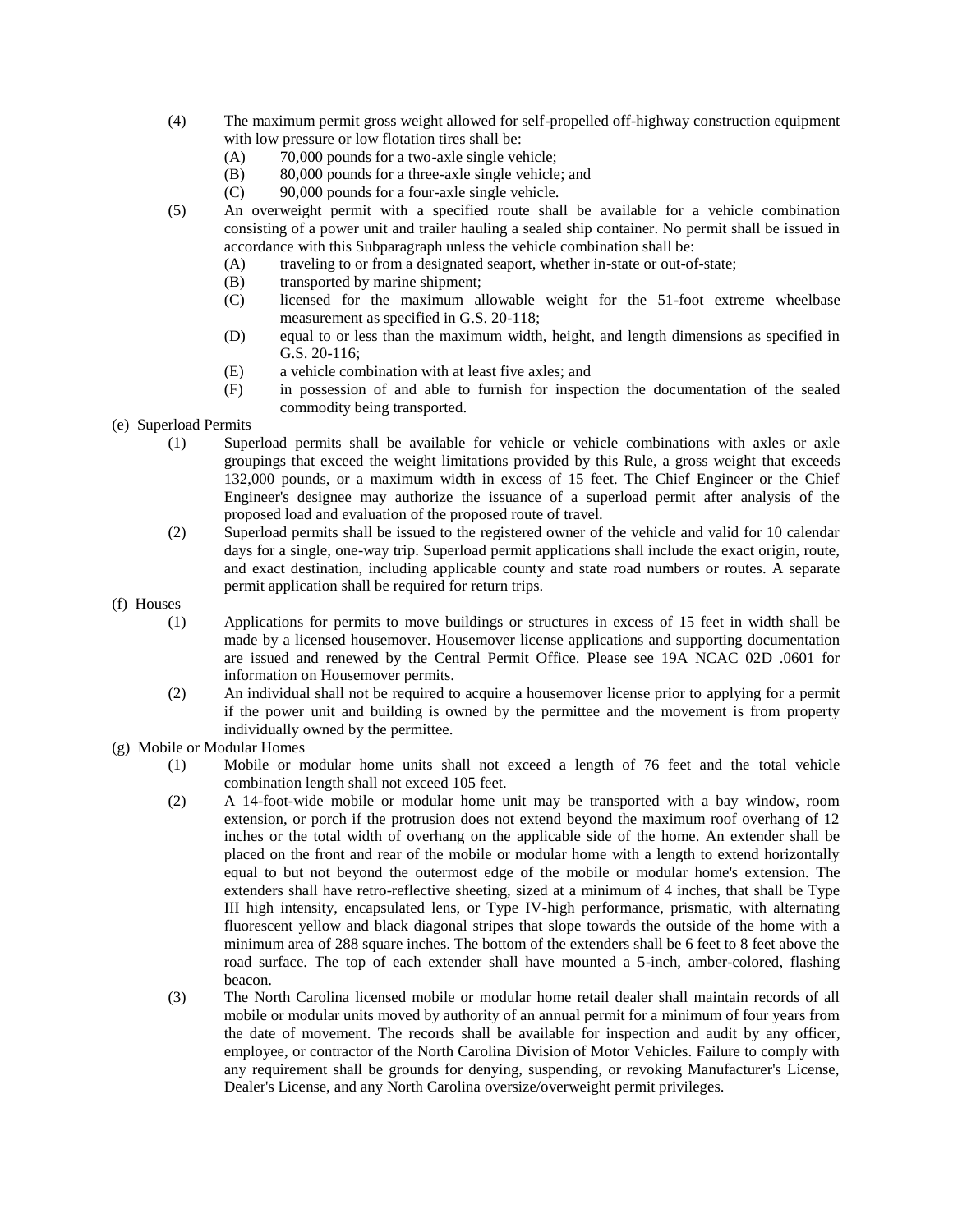*History Note: Authority G.S. 20-119; 20-360; 20-361; 20-367; 20-369; 20-371; 136-18(5); 143B-346; Eff. July 1, 1978; Amended Eff. December 29, 1993; October 1, 1991; April 1, 1984; April 11, 1980; Filed as a Temporary Rule Eff. October 1, 2000; Amended Eff. August 1, 2002; Readopted Eff. July 1, 2019.*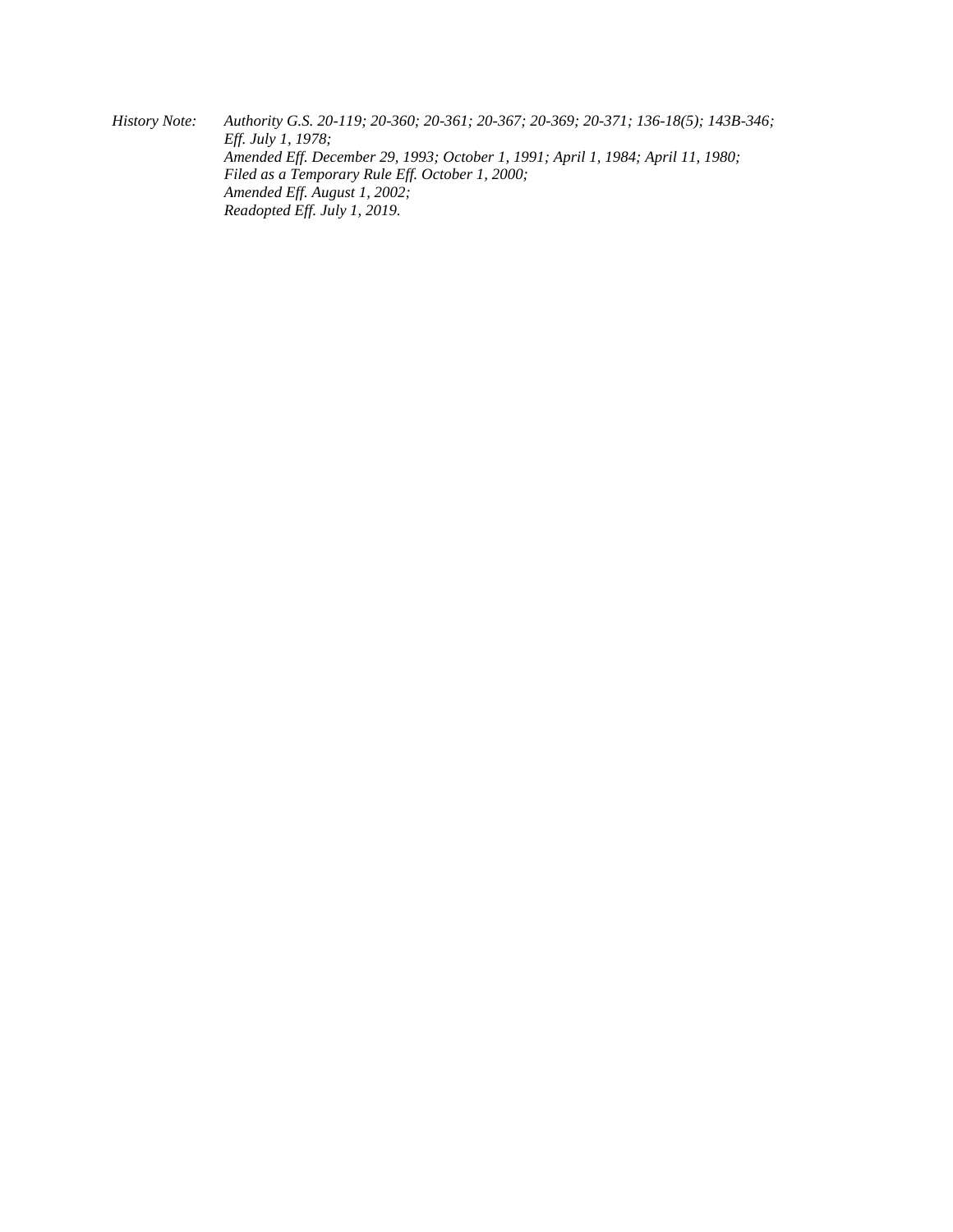#### **19A NCAC 02D .0607 PERMITS – MOVEMENT AND TRAVEL REQUIREMENTS**

(a) All vehicles and vehicle combinations described in 19A NCAC 02D .0601 and .0602 shall adhere to the following movement requirements.

- (1) Unless otherwise authorized or restricted by this Rule, movement shall be made between sunrise and sunset. Movement of 16-foot wide mobile or modular home units with a maximum of 3-inch gutter edge shall be permitted Monday through Saturday from 9:00 am to 2:30 pm. Movement of 16-foot wide mobile or modular home unit with a maximum 3-inch gutter edge may occur after 2:30 pm, but not beyond sunset, if the unit is traveling on an approved route as determined by an engineering study, and exported out-of-state. Sunday travel may be authorized from sunrise to sunset after consideration of the vehicle or vehicle combination dimensions. Considerations of safety and traffic flow may require the issuing office to impose additional time restrictions or allowances.
- (2) No movement shall be permitted for a vehicle or vehicle combination after 12:00 p.m. on the weekday preceding and until 12:00 p.m. on the weekday following Independence Day, Thanksgiving Day, and Christmas Day. If Independence Day, Thanksgiving Day, or Christmas Day fall on a Saturday or Sunday, travel is restricted from 12:00 p.m. on the preceding Friday until 12:00 p.m. on the following Monday.
- (3) Continuous travel occurring 24 hours a day, each day per year, shall not be authorized for vehicle or vehicle combinations with a gross weight in excess of 112,000 pounds. Self-propelled equipment shall be authorized for continuous travel if the overhang is less than 10 feet in length and meets all other requirements of this Subparagraph. The overhang shall be marked on both sides and end with high-intensity, glass-bead, retro-reflective sheeting tape. Each side of the selfpropelled equipment shall be marked 24 inches from the road surface at the nearest feasible center point, between the steer and drive axles. The sheeting tape shall be 2 inches by 12 inches. Any rear overhang shall display a mounted brake light and flashing amber light, 8 inches in diameter with a minimum candlepower of 800 watts.
- (4) Permitted vehicles owned or leased by the same company or permitted vehicles originating at the same location shall travel no less than two miles apart. Convoy travel shall not be authorized except as directed by law enforcement escort or permit office.
- (5) Blades of construction equipment and front-end loader buckets shall not extend more than 14 feet across the roadway. A blade, bucket, or other attachment that is an original part of the manufactured equipment may be removed and hauled with the equipment without being considered a divisible load.
- (6) Permitted vehicle or vehicle combination movements shall not travel at a speed in excess of the posted speed limit. The issuing office shall be permitted to impose speed restrictions below the posted speed limit considering safety and load. A towing unit and mobile or modular home combination shall not exceed a maximum speed of 60 miles per hour. The driver of the permitted vehicle shall avoid creating traffic congestion by relinquishing the traffic way when a buildup of traffic occurs.
- (7) The object to be transported shall not be loaded or parked on the highway right of way without permission from the office that originally issued the permit and after confirmation of an emergency condition, such as mechanical problems or weather events.
- (8) No movements shall be made when visibility is less than 500 feet. Moves shall not be made when travel conditions are considered unsafe by the Division of Highways, State Highway Patrol, or other law enforcement officers having jurisdiction. Movement of a mobile or modular unit that exceed a width of 10 feet shall be prohibited if wind speed gusts are in excess of 25 miles per hour.
- (9) The mover shall be responsible for any expenses, arrangements, or approvals associated with removing or replacing any obstructions, including traffic signals, signs, and utility lines. Trees, shrubs, or State signs shall not be cut, trimmed, or removed without approval from the Division of Highways District Engineer having jurisdiction over the area involved. In determining whether to grant approval for cutting or trimming trees or shrubs, the District Engineer shall consider the species, age, and appearance of the tree or shrub in question and its contribution to the aesthetics of the area.

(b) Movement of all vehicles and vehicle combinations subject to this Section shall adhere to the following safety requirements.